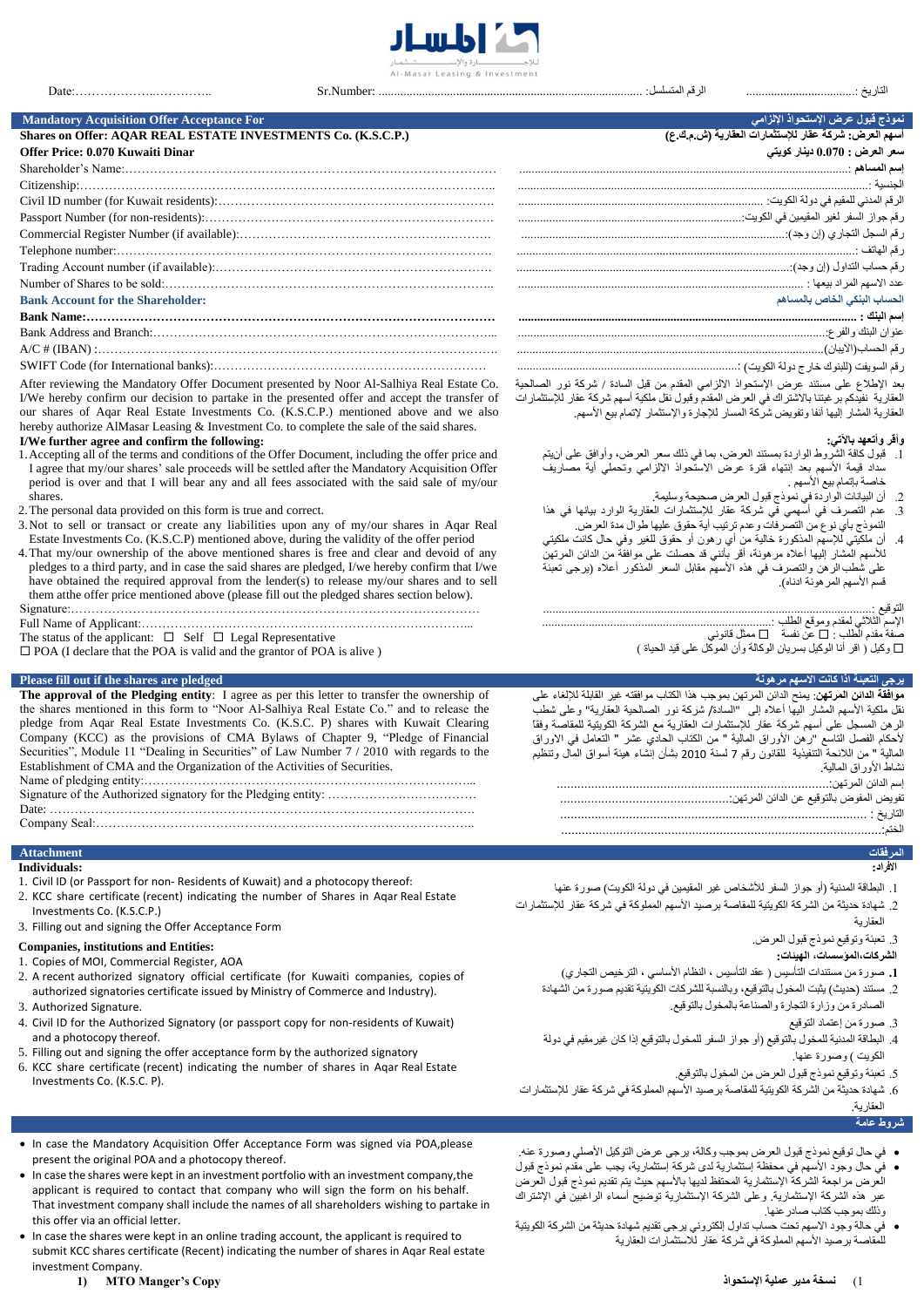

## **نموذج قبول عرض اإلستحواذ اإللزامي For Acceptance Offer Acquisition Mandatory Shares on Offer: AQAR REAL ESTATE INVESTMENTS Co. (K.S.C.P.) (ع.ك.م.ش (العقاریة للإستثمارات عقار شركة :العرض أسھم**

# **Offer Price: 0.070 Kuwaiti Dinar**

| <b>Bank Account for the Shareholder:</b> | لحساب البنكي الخاص بالمساهم |
|------------------------------------------|-----------------------------|
|                                          |                             |
|                                          |                             |
|                                          |                             |
|                                          |                             |

After reviewing the Mandatory Offer Document presented by Noor Al-Salhiya Real Estate Co. I/We hereby confirm our decision to partake in the presented offer and accept the transfer of our shares of Aqar Real Estate Investments Co. (K.S.C.P.) mentioned above and we also hereby authorize AlMasar Leasing & Investment Co. to complete the sale of the said shares.

### **I/We further agree and confirm the following:**

- 1.Accepting all of the terms and conditions of the Offer Document, including the offer price and I agree that my/our shares' sale proceeds will be settled after the Mandatory Acquisition Offer period is over and that I will bear any and all fees associated with the said sale of my/our shares.
- 2.The personal data provided on this form is true and correct.
- 3.Not to sell or transact or create any liabilities upon any of my/our shares in Aqar Real Estate Investments Co. (K.S.C.P) mentioned above, during the validity of the offer period
- 4.That my/our ownership of the above mentioned shares is free and clear and devoid of any pledges to a third party, and in case the said shares are pledged, I/we hereby confirm that I/we have obtained the required approval from the lender(s) to release my/our shares and to sell them atthe offer price mentioned above (please fill out the pledged shares section below). Signature:………………………………………………………………………………………
- Full Name of Applicant:……………………………………………………………………...
- The status of the applicant:  $\square$  Self  $\square$  Legal Representative
- POA (I declare that the POA is valid and the grantor of POA is alive )

### **Please fill out if the shares are pledged مرهونة االسھم كانت اذا التعبئة یرجى**

**The approval of the Pledging entity**: I agree as per this letter to transfer the ownership of the shares mentioned in this form to "Noor Al-Salhiya Real Estate Co." and to release the pledge from Aqar Real Estate Investments Co. (K.S.C. P) shares with Kuwait Clearing Company (KCC) as the provisions of CMA Bylaws of Chapter 9, "Pledge of Financial Securities", Module 11 "Dealing in Securities" of Law Number 7 / 2010 with regards to the Establishment of CMA and the Organization of the Activities of Securities. Name of pledging entity:……………………………………………………………………...

Signature of the Authorized signatory for the Pledging entity: ……………………………………………… Date: ………………………………………………………………………………………….

Company Seal:………………………………………………………………………………..

### **المرفقات Attachment**

- **Individuals:**
- 1. Civil ID (or Passport for non- Residents of Kuwait) and a photocopy thereof:
- 2. KCC share certificate (recent) indicating the number of Shares in Aqar Real Estate Investments Co. (K.S.C.P.)
- 3. Filling out and signing the Offer Acceptance Form

## **Companies, institutions and Entities:**

- 1. Copies of MOI, Commercial Register, AOA
- 2. A recent authorized signatory official certificate (for Kuwaiti companies, copies of authorized signatories certificate issued by Ministry of Commerce and Industry). 3. Authorized Signature.
- 
- 4. Civil ID for the Authorized Signatory (or passport copy for non-residents of Kuwait) and a photocopy thereof.
- 5. Filling out and signing the offer acceptance form by the authorized signatory
- 6. KCC share certificate (recent) indicating the number of shares in Aqar Real Estate Investments Co. (K.S.C. P).

- applicant is required to contact that company who will sign the form on his behalf. That investment company shall include the names of all shareholders wishing to partake in this offer via an official letter.
- In case the shares were kept in an online trading account, the applicant is required to submit KCC shares certificate (Recent) indicating the number of shares in Aqar Real estate investment Company. **2( نسخة إضافیة Copy Extra) 2**

| سعر العرض : 0.070 دينار كويتي |
|-------------------------------|
|                               |
|                               |
|                               |
|                               |
|                               |
|                               |
|                               |
|                               |
| الحساب البنكي الخاص بالمساهم  |
|                               |
|                               |
|                               |
|                               |
|                               |

بعد الإطلاع على مستند عرض الإستحواذ االلزامي المقدم من قبل السادة / شركة نور الصالحية العقارية نفيدكم برغبتنا باالشتراك في العرض المقدم وقبول نقل ملكية أسهم شركة عقار للإستثمارات العقارية المشار إليها آنفا وتفويض شركة المسار للإجارة والإستثمار لإتمام بيع الأسهم.

## **وأقر وأتعھد بالآتي:**

- .1 قبول كافة الشروط الواردة بمستند العرض، بما في ذلك سعر العرض، وأوافق على أنيتم سداد قيمة الأسهم بعد إنتهاء فترة عرض االستحواذ االلزامي وتحملي أية مصاريف خاصة بإتمام بيع الأسهم .
	- .2 أن البيانات الواردة في نموذج قبول العرض صحيحة وسليمة.
- .3 عدم التصرف في أسهمي في شركة عقار للإستثمارات العقارية الوارد بيانها في ھذا النموذج بأي نوع من التصرفات وعدم ترتيب أية حقوق عليها طوال مدة العرض.
- .4 أن ملكيتي للإسهم المذكورة خالية من أي رھون أو حقوق للغير وفي حال كانت ملكيتي للأسهم المشار إليها أعلاه مرھونة، أقر بأنني قد حصلت على موافقة من الدائن المرتهن على شطبالرھن والتصرف في ھذه الأسهم مقابل السعر المذكور أعلاه (يرجى تعبئة قسم الأسهم المرھونة ادناه).

### التوقيع ..........................................................................................................:

الإسم الثلاثي لمقدم وموقع الطلب ..........................................................................:

صفة مقدم الطلب : عن نفسة ممثل قانوني وكيل ) اقر أنا الوكيل بسريان الوكالة وأن الموكل على قيد الحياة (

**موافقة الدائن المرتھن**: یمنح الدائن المرتھن بموجب ھذا الكتاب موافقتھ غیر القابلة للإلغاء على نقل ملكیة األسھم المشار الیھا أعاله إلى "السادة/ شركة نور الصالحیة العقاریة" وعلى شطب الرھن المسجل على أسھم شركة عقار للإستثمارات العقاریة مع الشركة الكویتیة للمقاصة وفقاً .<br>لأحكام الفصل التاسع "رهن الأوراق المالیة " من الكتاب الحادي عشر " التعامل في الاوراق المالیة " من الالئحة التنفیذیة للقانون رقم 7 لسنة 2010 بشأن إنشاء ھیئة أسواق المال وتنظیم نشاط الأوراق المالیة.

# **االفراد:**

- .1 البطاقة المدنية (أو جواز السفر للأشخاص غير المقيمين في دولة الكويت) صورة عنها.
- .2 شهادة حديثة من الشركة الكويتية للمقاصة برصيد الأسهم المملوكة في شركة عقار للإستثمارات العقارية.

### .3 تعبئة وتوقيع نموذج قبول العرض.

## **الشركات،المؤسسات، الھیئات:**

- 1 صورة من مستندات التأسيس ) عقد التأسيس ، النظام الأساسي ، الترخيص التجاري( 2 -مستند (حديث) يثبت المخول بالتوقيع، وبالنسبة للشركات الكويتية تقديم صورة من الشهادة
	- الصادرة من وزارة التجارة والصناعة بالمخول بالتوقيع.
		- 3 -صورة من إعتماد التوقيع
- 4 -البطاقة المدنية للمخول بالتوقيع (أو جواز السفر للمخول بالتوقيع إذا كان غيرمقيم في دولة الكويت ) وصورة عنها.
	- 5 -تعبئة وتوقيع نموذج قبول العرض من المخول بالتوقيع.
	- 6 -شهادة حديثة من الشركة الكويتية للمقاصة برصيد الأسهم المملوكة في شركة عقار للإستثمارات العقارية.

# **شروط عامة**

- في حال توقيع نموذج قبول العرض بموجب وكالة، يرجى عرض التوكيل الأصلي وصورة عنھ.
- في حال وجود الأسهم في محفظة إستثمارية لدى شركة إستثمارية، يجب على مقدم نموذج قبول العرض مراجعة الشركة الإستثمارية المحتفظ لديها بالأسهم حيث يتم تقديم نموذج قبول العرض عبر ھذه الشركة الإستثمارية. وعلى الشركة الإستثمارية توضيح أسماء الراغبين في الإشتراك وذلك بموجب كتاب صادرعنها.
- في حالة وجود االسهم تحت حساب تداول إلكتروني يرجى تقديم شهادة حديثة من الشركة الكويتية للمقاصة برصيد الأسهم المملوكة في شركة عقار للاستثمارات العقارية